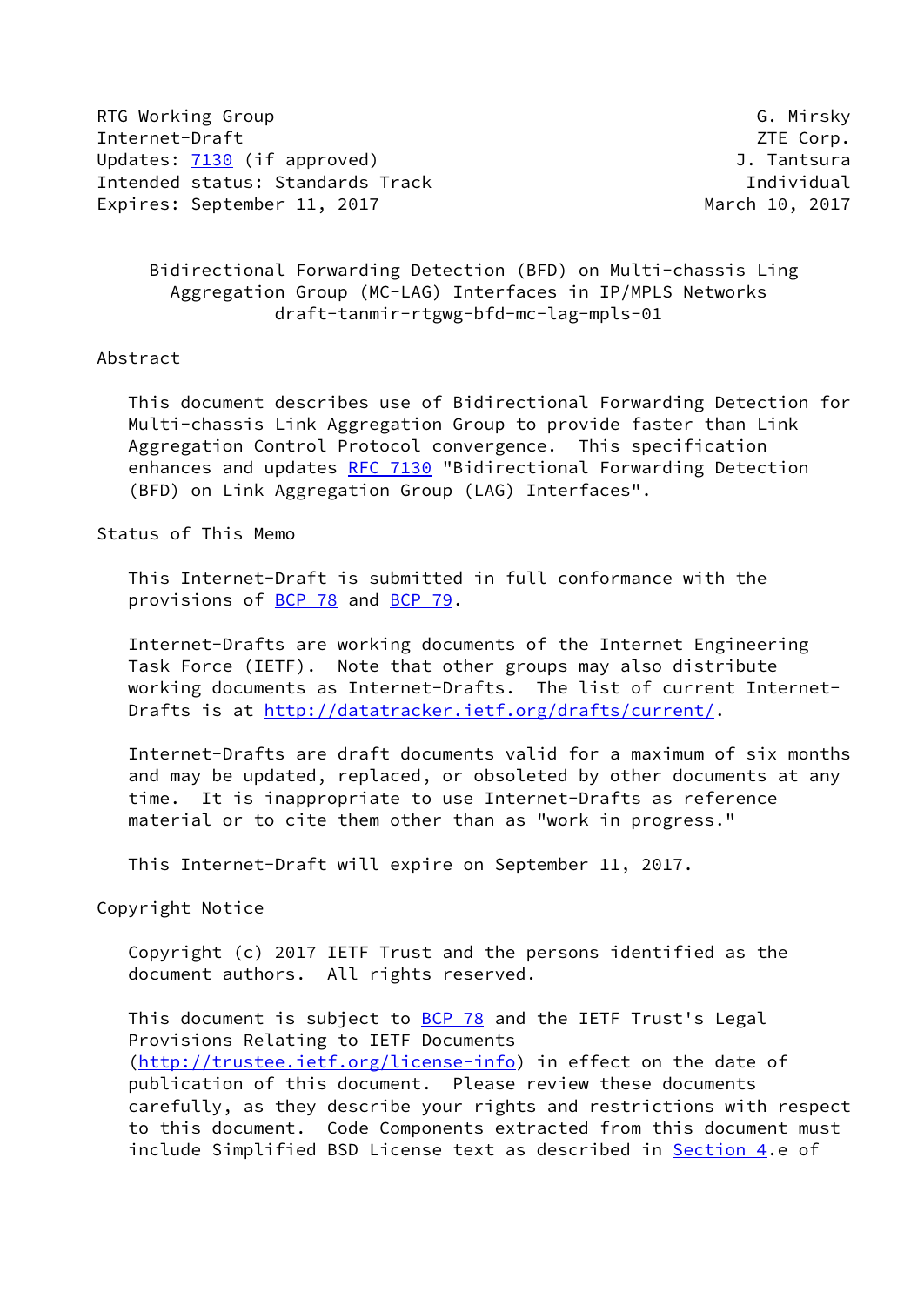<span id="page-1-1"></span>

| Internet-Draft |  |  | BFD for MC-LAG over IP/MPLS | March 2017 |
|----------------|--|--|-----------------------------|------------|
|----------------|--|--|-----------------------------|------------|

 the Trust Legal Provisions and are provided without warranty as described in the Simplified BSD License.

## Table of Contents

| 1.1. Conventions used in this document $\frac{2}{3}$ |  |
|------------------------------------------------------|--|
|                                                      |  |
| 1.1.2. Requirements Language 3                       |  |
|                                                      |  |
| 3. BFD on MC-LAG with IP/MPLS data plane 3           |  |
|                                                      |  |
|                                                      |  |
|                                                      |  |
|                                                      |  |
|                                                      |  |

## <span id="page-1-0"></span>[1](#page-1-0). Introduction

 The [\[RFC7130](https://datatracker.ietf.org/doc/pdf/rfc7130)] defines use of Bidirectional Forwarding Detection (BFD) on Link Aggregation Group (LAG) interfaces. Multi-chassis LAG (MC- LAG) is type of LAG [\[IEEE.802.1AX.2008](#page-4-5)] with member links terminated on separate chassis. [[IEEE.802.1AX.2008\]](#page-4-5) does not specify MC-LAG but doesn't preclude it either. Link Aggregation Control Protocol (LACP), also defined in [\[IEEE.802.1AX.2008](#page-4-5)], can work with MC-LAG but, as in LAG case, can detect link failure only in range of single seconds. This document defines how mechanism defined to work on LAG interfaces [[RFC7130\]](https://datatracker.ietf.org/doc/pdf/rfc7130) can be adapted to MC-LAG case to enable subsecond detection of member link failure.

- <span id="page-1-2"></span>[1.1](#page-1-2). Conventions used in this document
- <span id="page-1-3"></span>[1.1.1](#page-1-3). Terminology
	- ACH: Associated Channel Header
	- BFD: Bidirectional Forwarding Detection
	- BoS: Bottom of the Stack
	- G-ACh: Generic Associated Channel
	- GAL: Generic Associated Label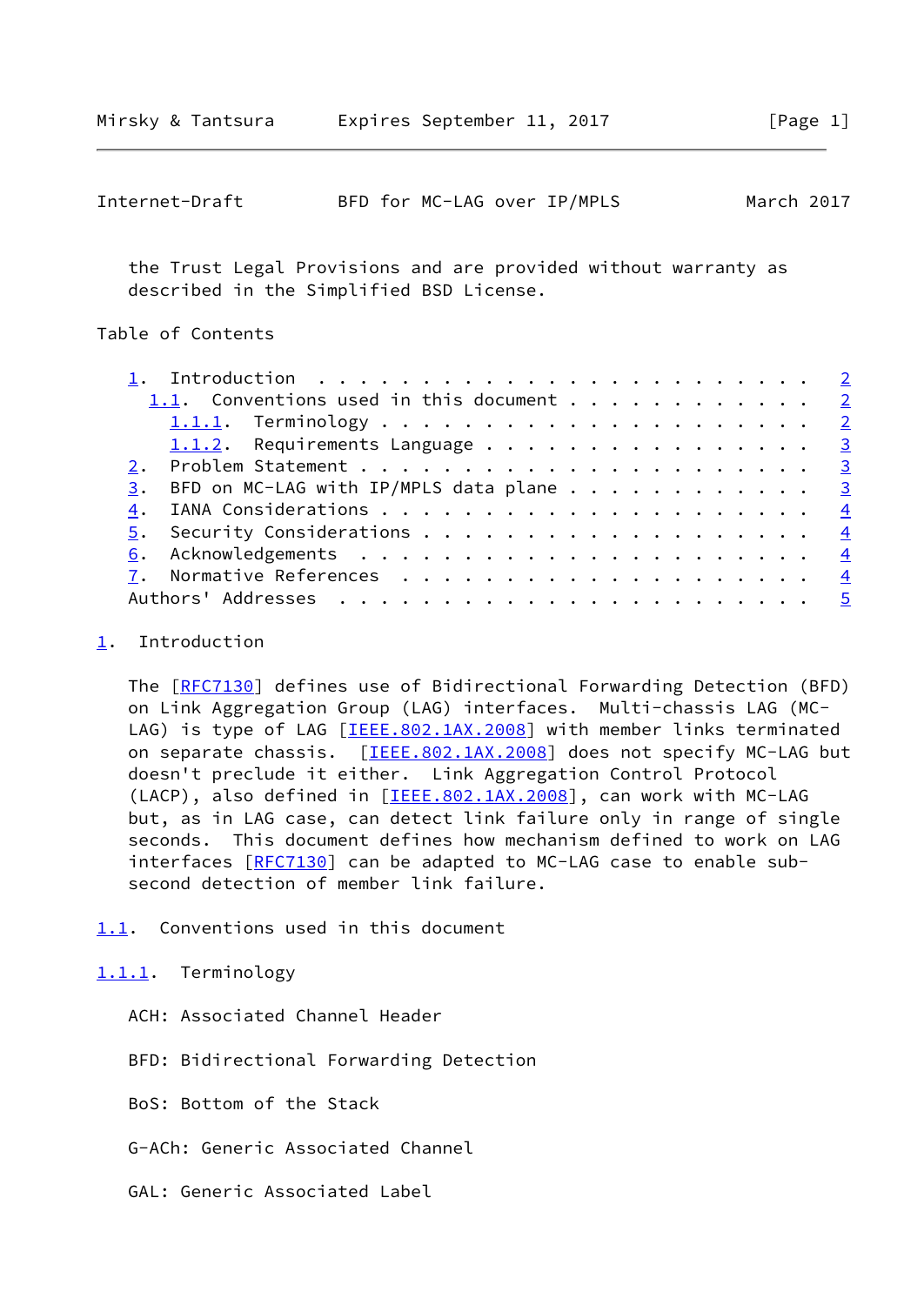LAG: Link Aggregation Group

LACP: Link Aggregation Control Protocol

|  | Mirsky & Tantsura | Expires September 11, 2017 |  | [Page 2] |  |
|--|-------------------|----------------------------|--|----------|--|
|  |                   |                            |  |          |  |

<span id="page-2-1"></span>Internet-Draft BFD for MC-LAG over IP/MPLS March 2017

MC-LAG: Multi-chassis Link Aggregation Group

MPLS: Multi-Protocol Label Switching

<span id="page-2-0"></span>[1.1.2](#page-2-0). Requirements Language

 The key words "MUST", "MUST NOT", "REQUIRED", "SHALL", "SHALL NOT", "SHOULD", "SHOULD NOT", "RECOMMENDED", "NOT RECOMMENDED", "MAY", and "OPTIONAL" in this document are to be interpreted as described in [\[RFC2119](https://datatracker.ietf.org/doc/pdf/rfc2119)].

<span id="page-2-2"></span>[2](#page-2-2). Problem Statement

 [RFC7130] does not specify selection of the destination IP address for the BFD control packet. The only requirement related to the selection is in **Section 2.1** stating that the use of address family across all member links of the given LAG MUST be consistent across all the links. Thus it is implied that the same unicast IP address will be used on all member links of the LAG as use of different destination addresses would defeat the purpose of [[RFC7130](https://datatracker.ietf.org/doc/pdf/rfc7130)] transforming the case into set of single-hop BFD sessions [[RFC5881](https://datatracker.ietf.org/doc/pdf/rfc5881)]. But single unicast IP address may not work in MC-LAG case as the member links are terminated on the separate chassis. This document proposes how to overcome this problem if using IP or Multi-Protocol Label Switching (MPLS) data plane encapsulation.

<span id="page-2-3"></span>[3](#page-2-3). BFD on MC-LAG with IP/MPLS data plane

 There are more optional encapsulation formats for the case of micro- BFD on MC-LAG over IP/MPLS data plane:

 o [[RFC5586\]](https://datatracker.ietf.org/doc/pdf/rfc5586) defined special purpose Generic Associated channel Label (GAL) that MAY be used in MPLS encapsulation of the micro-BFD control packet over MPSL data plane. Depending on the channel type specified in the Associated Channel Header (ACH) that immediately follows after the GAL, micro-BFD MAY use IP/UDP, as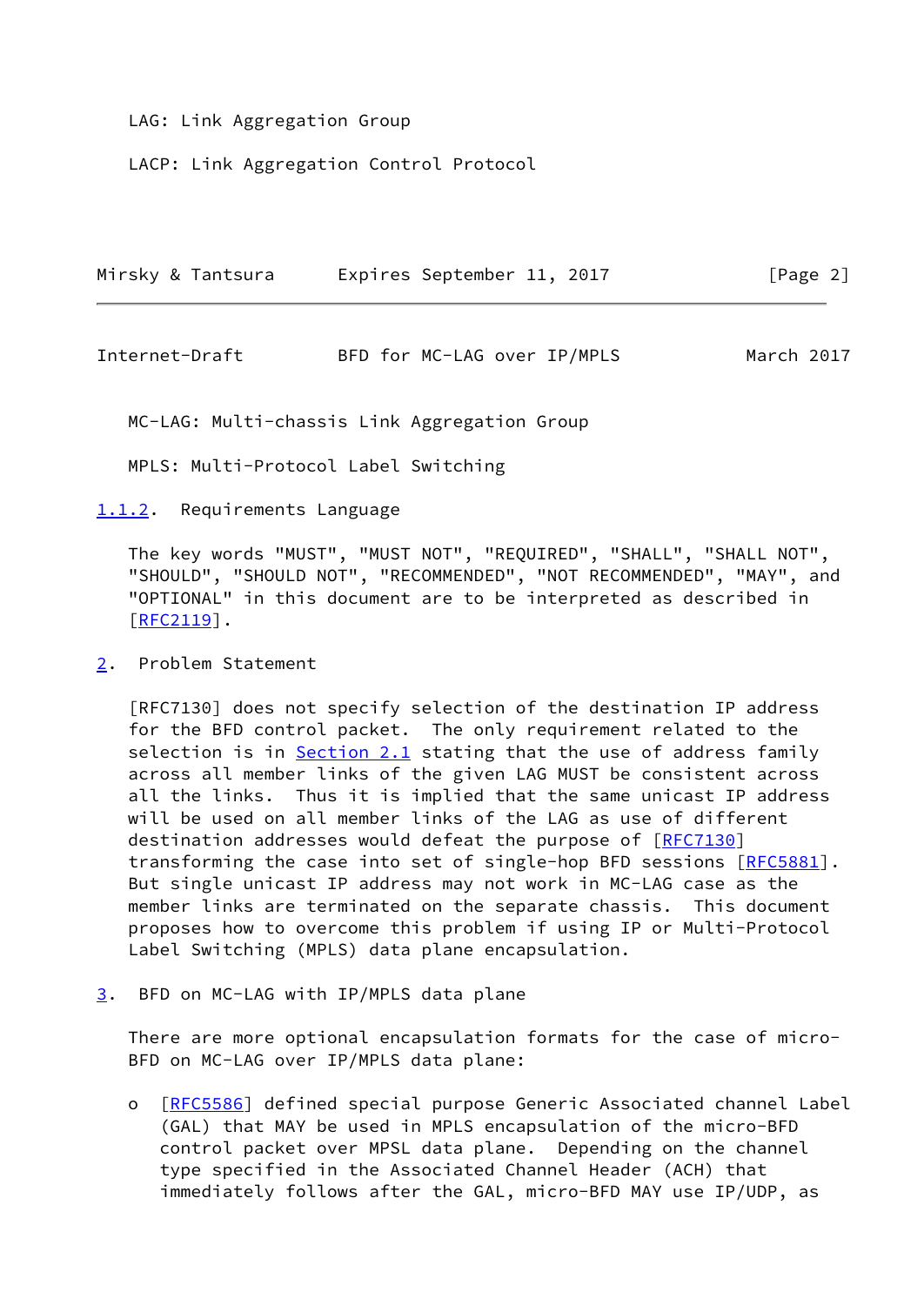displayed in Figure 1 or BFD format, i.e. BFD control packet without IP and UDP headers.

Mirsky & Tantsura Expires September 11, 2017 [Page 3]

<span id="page-3-0"></span>Internet-Draft BFD for MC-LAG over IP/MPLS March 2017

0 1 2 3 0 1 2 3 4 5 6 7 8 9 0 1 2 3 4 5 6 7 8 9 0 1 2 3 4 5 6 7 8 9 0 1 +-+-+-+-+-+-+-+-+-+-+-+-+-+-+-+-+-+-+-+-+-+-+-+-+-+-+-+-+-+-+-+ | GAL | TC |1| TTL +-+-+-+-+-+-+-+-+-+-+-+-+-+-+-+-+-+-+-+-+-+-+-+-+-+-+-+-+-+-+-+ |0 0 0 1|0 0 0 0| Reserved | IPv4 channel (0x0021) | +-+-+-+-+-+-+-+-+-+-+-+-+-+-+-+-+-+-+-+-+-+-+-+-+-+-+-+-+-+-+-+ | | +-+-+-+-+-+-+-+-+-+-+-+-+-+-+-+-+-+-+-+-+-+-+-+-+-+-+-+-+-+-+-+ | | +-+-+-+-+-+-+-+-+-+-+-+-+-+-+-+-+-+-+-+-+-+-+-+-+-+-+-+-+-+-+-+ Destination IP address +-+-+-+-+-+-+-+-+-+-+-+-+-+-+-+-+-+-+-+-+-+-+-+-+-+-+-+-+-+-+-+ Source IP address +-+-+-+-+-+-+-+-+-+-+-+-+-+-+-+-+-+-+-+-+-+-+-+-+-+-+-+-+-+-+-+ UDP header | | +-+-+-+-+-+-+-+-+-+-+-+-+-+-+-+-+-+-+-+-+-+-+-+-+-+-+-+-+-+-+-+ BFD Control Packet | | +-+-+-+-+-+-+-+-+-+-+-+-+-+-+-+-+-+-+-+-+-+-+-+-+-+-+-+-+-+-+-+

Figure 1: BFD on MC-LAG member link on IPv4/MPLS data plane

 If IP/UDP format of BFD over MC-LAG interfaces is used, then for IPv4 address family the destination IP address MUST be selected from 127/8 range [[RFC4379](https://datatracker.ietf.org/doc/pdf/rfc4379)], and if IPv6 address family is used, then the destination IP address MUST be selected from 0:0:0:0:0:FFFF:127/104 range.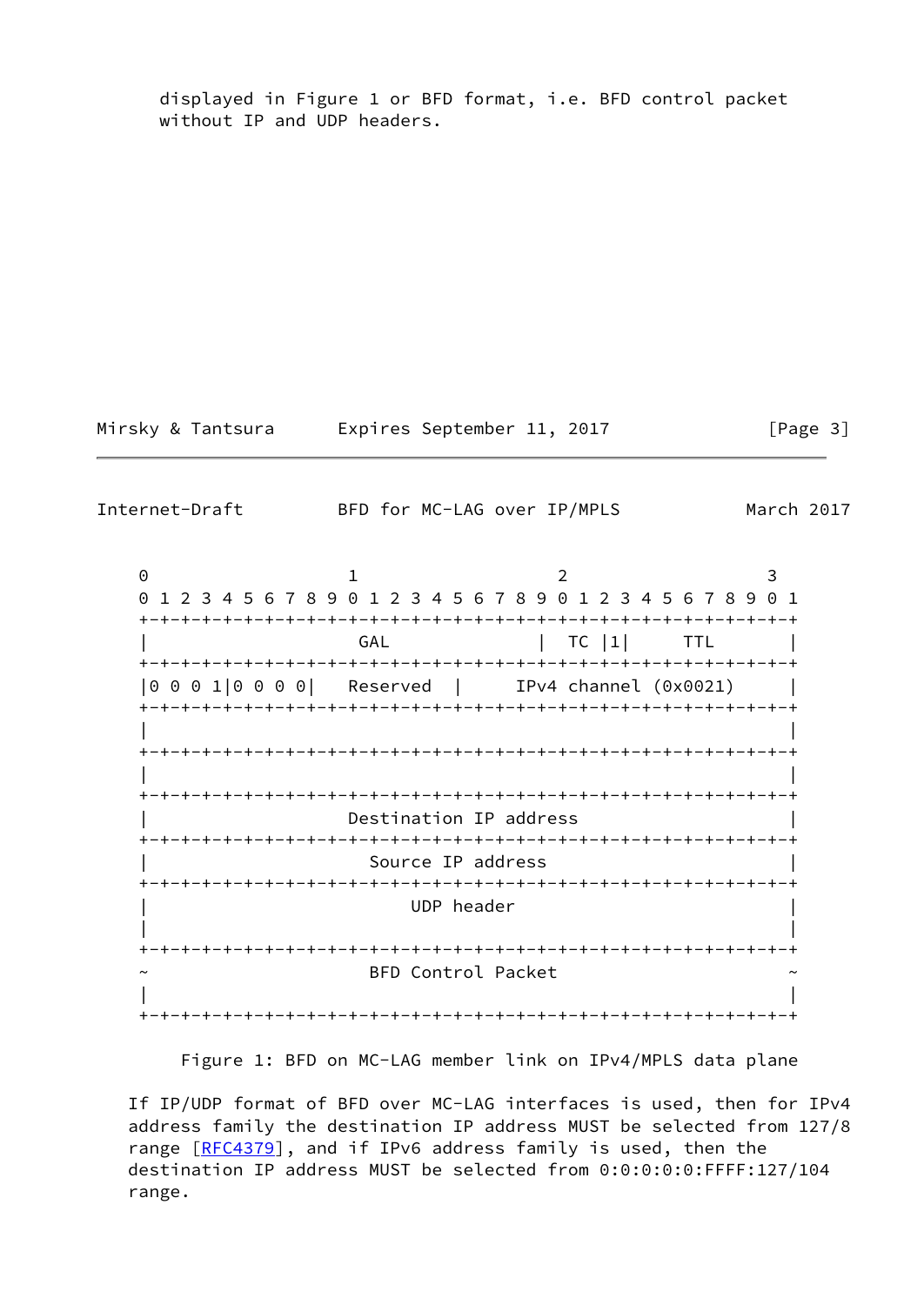<span id="page-4-0"></span>[4](#page-4-0). IANA Considerations

 This document makes no requests for IANA allocations. This section may be deleted by RFC Editor.

<span id="page-4-1"></span>[5](#page-4-1). Security Considerations

Security considerations discussed in [\[RFC7130](https://datatracker.ietf.org/doc/pdf/rfc7130)] apply to this document.

- <span id="page-4-2"></span>[6](#page-4-2). Acknowledgements
- <span id="page-4-3"></span>[7](#page-4-3). Normative References

<span id="page-4-5"></span> [IEEE.802.1AX.2008] "IEEE Standard for Local and metropolitan area networks - Link Aggregation", IEEE 802.1-AX, November 2008.

|  | Mirsky & Tantsura | Expires September 11, 2017 |  | [Page 4] |  |
|--|-------------------|----------------------------|--|----------|--|
|  |                   |                            |  |          |  |

<span id="page-4-4"></span>Internet-Draft BFD for MC-LAG over IP/MPLS March 2017

 [RFC2119] Bradner, S., "Key words for use in RFCs to Indicate Requirement Levels", [BCP 14](https://datatracker.ietf.org/doc/pdf/bcp14), [RFC 2119](https://datatracker.ietf.org/doc/pdf/rfc2119), DOI 10.17487/RFC2119, March 1997, <<http://www.rfc-editor.org/info/rfc2119>>.

- [RFC4379] Kompella, K. and G. Swallow, "Detecting Multi-Protocol Label Switched (MPLS) Data Plane Failures", [RFC 4379,](https://datatracker.ietf.org/doc/pdf/rfc4379) DOI 10.17487/RFC4379, February 2006, <<http://www.rfc-editor.org/info/rfc4379>>.
- [RFC5586] Bocci, M., Ed., Vigoureux, M., Ed., and S. Bryant, Ed., "MPLS Generic Associated Channel", [RFC 5586](https://datatracker.ietf.org/doc/pdf/rfc5586), DOI 10.17487/RFC5586, June 2009, <<http://www.rfc-editor.org/info/rfc5586>>.
- [RFC5881] Katz, D. and D. Ward, "Bidirectional Forwarding Detection (BFD) for IPv4 and IPv6 (Single Hop)", [RFC 5881](https://datatracker.ietf.org/doc/pdf/rfc5881), DOI 10.17487/RFC5881, June 2010, <<http://www.rfc-editor.org/info/rfc5881>>.
- [RFC7130] Bhatia, M., Ed., Chen, M., Ed., Boutros, S., Ed., Binderberger, M., Ed., and J. Haas, Ed., "Bidirectional